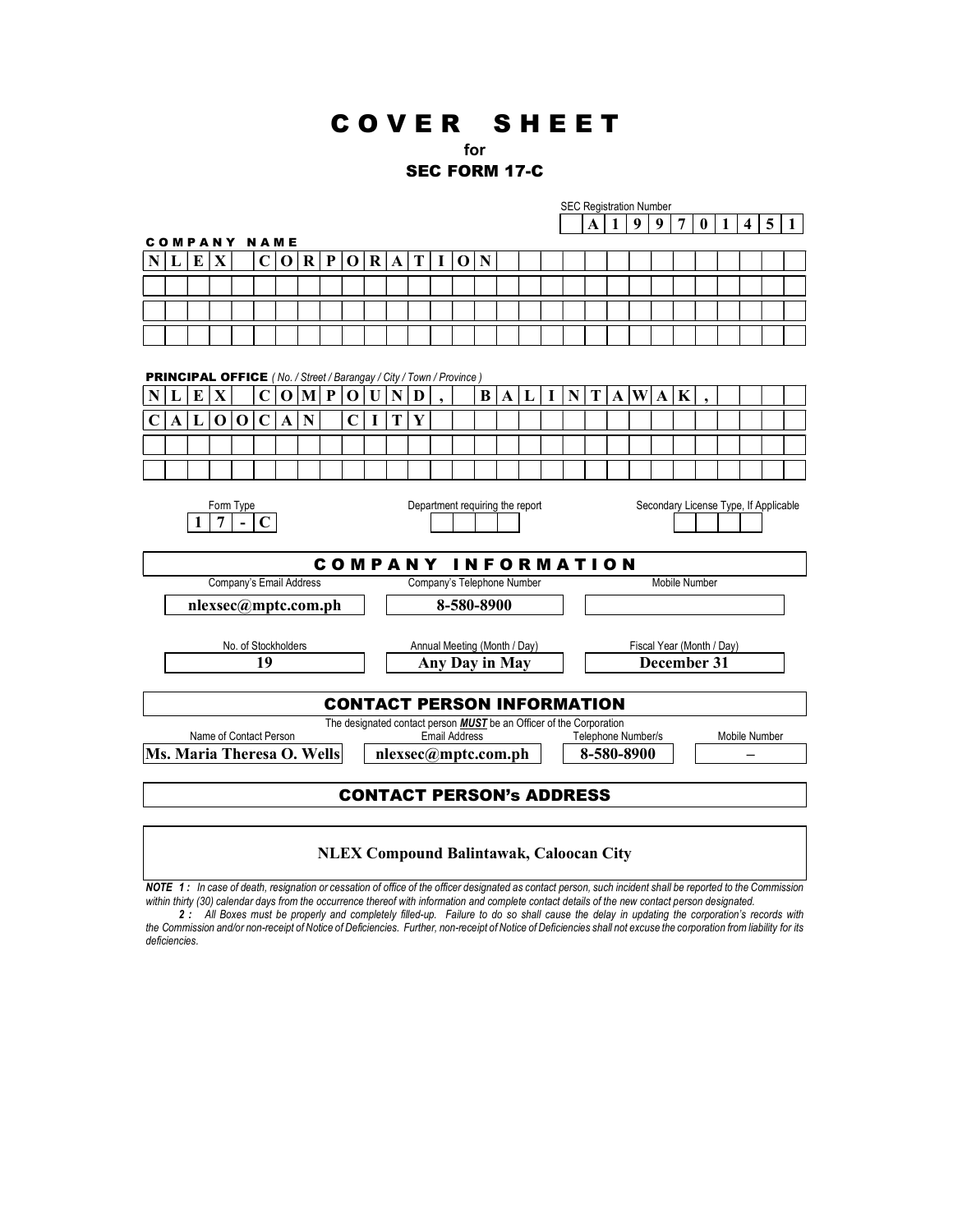#### SECURITIES AND EXCHANGE COMMISSION

#### SEC FORM 17-C

#### CURRENT REPORT UNDER SECTION 17 OF THE SECURITIES REGULATION CODE AND SRC RULE 17.2(c) THEREUNDER

#### 1. October 18, 2021

Date of Report (Date of earliest event reported)

2. SEC Identification Number A199701451 3. BIR Tax Identification No. 004-984-946-000

#### 4. NLEX CORPORATION

Exact name of issuer as specified in its charter

5. PHILIPPINES 6. CONSIDERING A GEC Use Only)

Province, country or other jurisdiction of incorporation

7. NLEX Compound, Balintawak, Caloocan City, Metro Manila 1400 Address of principal office **Postal Code** Postal Code

## 8. (632) 8-580-8900

Issuer's telephone number, including area code

9. N/A

Former name or former address, if changed since last report

10. Securities registered pursuant to Sections 8 and 12 of the SRC or Sections 4 and 8 of the RSA Number of Shares of Common Stock Outstanding and Amount of Debt

> Ten Year Bonds Due 2024 Series A Bonds Due 2025 Php 4.0 Billion Series B Bonds Due 2028 Php 2.0 Billion

11. Indicate the item numbers reported herein:

#### Item 4 – Resignation, removal or election of directors or officers

During the special meeting of the Board of Directors held on 18 October 2021, Mr. Enrico C. Rullan was appointed as Chief Audit Executive of the Company. Mr. Rullan will replace Ms. Mona Lissa O. Sanson, who has tendered her resignation effective upon the appointment of her replacement.

Mr. Rullan shall serve for the remainder of Ms. Sanson's term and until Mr. Rullan's successor has been elected and qualified.

Mr. Rullan has 15 years of experience in various assurance engagements, including audit, review, security offering and financial accounting advisory. Previously, Mr. Rullan was a Senior Director in the Banking and Capital Markets Group of SGV. Mr. Rullan graduated with a Bachelor of Science in Accountancy from Wesleyan University-Philippines. He is a Certified Public Accountant and a Certified Internal Auditor.

Industry Classification Code:

Outstanding<br>Php 2.6 Billion